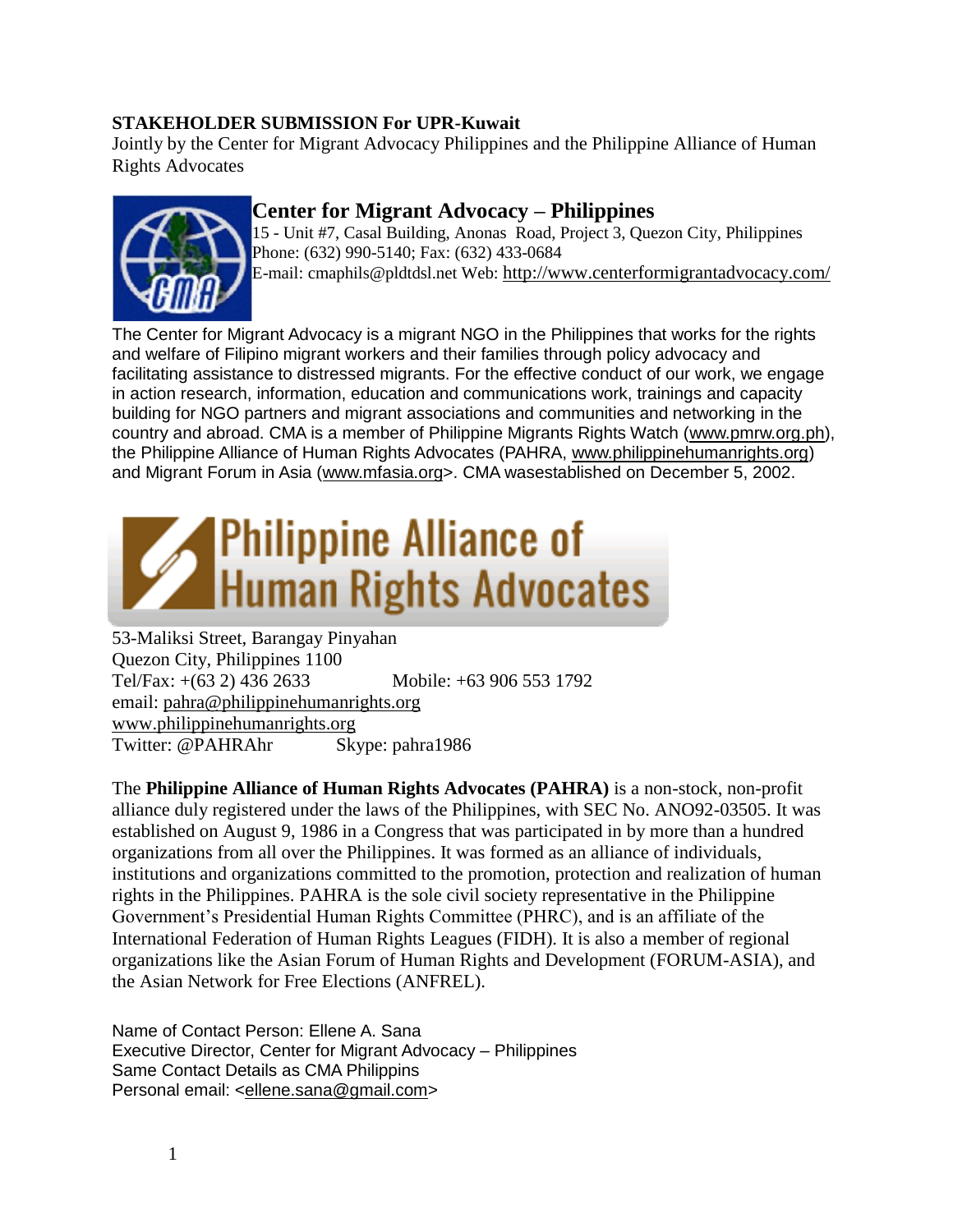### **I. Summary.**

**As a State Member of the UN Human Rights Council (HRC), Kuwait must set an example in upholding the highest standards in the promotion and protection of human rights.** 

**This stakeholder submission comments on the implementation of human rights in Kuwait in regards to migrant rights. It reviews the compliance with international conventions ratified by the Kuwaiti state and the voluntary pledges and commitments made thereto. This report also reviews the progress on the implementation of the recommendations of HRC State Members in first cycle of the UPR of Kuwait of 2010. HRC State Members formulated countless recommendations with respect to migrant rights. Some of these were accepted by Kuwait while others were refuted. The recommendations of the HRC State Members concerning migrant rights, which enjoyed the full support of the State can be clustered into the following recommendations:**

- **- improve the working and living conditions of foreign workers<sup>1</sup>**
- **- Strengthen, enact and implement labor legislation concerning foreign workers, particularly domestic workers, to conform to accepted international standards.<sup>2</sup>**
- **Duly investigate and prosecute all allegations of abuse of domestic workers and provide victims efficient access to justice. <sup>3</sup>**

**The recommendations of the HRC State Members concerning migrant rights that did not enjoy the full support of the State, or are considered by Kuwait for later response can be clustered into the following recommendations:**

- **- Abandon and replace the Kafala sponsorship system in accordance with International standards.<sup>4</sup>**
- **Include domestic workers in the labor law for the private sector or develop an appropriate legal framework for just and favourable conditions of work to all migrant workers and ensure comprehensive protection.<sup>5</sup>**

**5 Ibid, para. 81.3 82.16 82.17** 

**<sup>1</sup> United Nation**'**s Human Rights Council** ''**Report of the Working Group on the Universal Periodic Review: Kuwait** '' **June 16, 2010, para 79.67, 79.94**

**<sup>2</sup> Ibid, para 79.67, 79.68, 79.69, 79.70, 79.73, 79.92, 79.96**

**<sup>3</sup> Ibid, para 79.71, 79.95, 79.97, 79.98 79.99**

**<sup>4</sup> Ibid, para 82.18 82.19**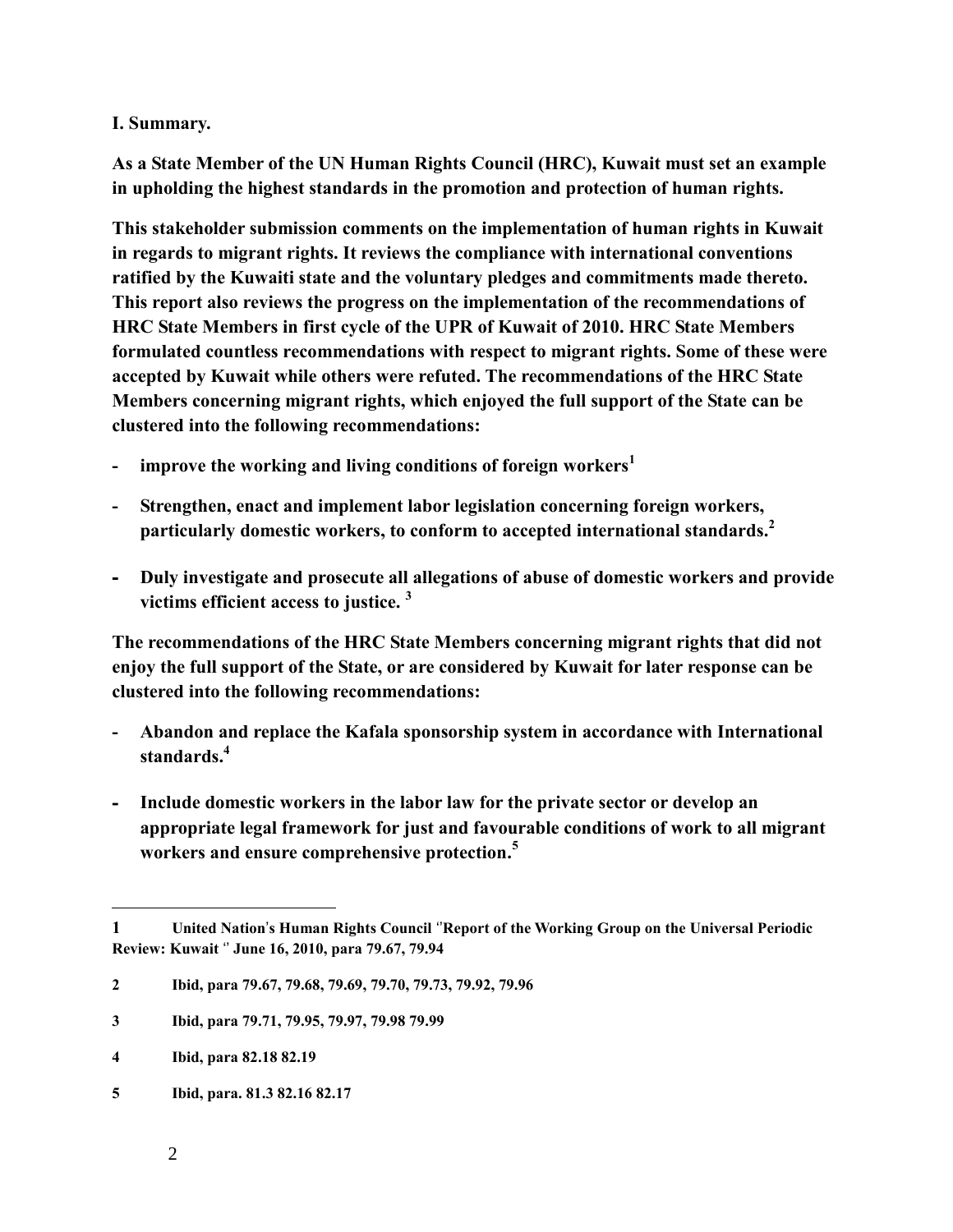**Migrant workers account for two thirds of the total population of Kuwait.<sup>6</sup> The workers come predominantly from countries in South and South East Asia including India, Sri Lanka, Bangladesh and the Philippines.<sup>7</sup> The Philippines is the fourth largest migrant sending country to Kuwait, accounting for a total of 144,633 migrants as of 30 April 2012.<sup>8</sup> The majority of workers are employed in the construction sector or service industry.<sup>9</sup> Kuwait has the highest proportion of domestic workers of any country in the world. Over 90 per cent of all households have a domestic worker, who now account for nearly one fourth of the total population in Kuwait.<sup>10</sup> In recent years, the disproportionate migration of women has led to an overrepresentation of nearly one thirds of the total migration.<sup>11</sup>**

**While many Filipinos migrate to Kuwait for work, numerous problems can be attributed to the structures that govern migration in the country. This submission draws attention to the fact that from 2010 until 2012 over 10,000 distressed Filipino migrant workers ran away from their employers and were sheltered at the Filipino Workers Resource Center (FWRC).<sup>12</sup> From January 2011 to December 2012, 7,931 Filipinos in distress sought refuge at the FWRC.<sup>13</sup> While the FWRC accommodated 130 distressed migrants per month on average for the first 6 months of 2012, it has risen to 198 migrant workers for the last 6 months of 2012.<sup>14</sup> At times, the FWRC has even accommodated up to 500 workers at one** 

**7** Ibid.

 $\overline{a}$ 

**8** Philippine Department of Foreign Affairs Office of the Undersecretary for Migrant Workers' Affairs'' Semi-Annual Report of Foreign Service Posts on Assistance to Nationals: Kuwait'' January – June 2013 p. 641

**9** International Organization for Migration ''Kuwait'' May 2012<http://www.iom.int/cms/kuwait>

**10** John Hopkins School of Advanced International Studies ''The Protection of the Rights of Migrant Domestic Workers in a Country of Origin and a Country of Destination: Case Studies of the Philippines and Kuwait'' 2013 p. 10

**11** International Organization for Migration ''Kuwait'' May 2012<http://www.iom.int/cms/kuwait>

**12** Philippine Department of Foreign Affairs Office of the Undersecretary for Migrant Workers' Affairs'' Semi-Annual Report of Foreign Service Posts on Assistance to Nationals: Kuwait'' January – June 2010 up to report January – June 2013

**13** Philippine Department of Foreign Affairs Office of the Undersecretary for Migrant Workers' Affairs'' Semi-Annual Report of Foreign Service Posts on Assistance to Nationals: Kuwait'' January – June 2011 up to report January – June 2013

**14** Philippine Department of Foreign Affairs Office of the Undersecretary for Migrant Workers' Affairs'' Semi-Annual Report of Foreign Service Posts on Assistance to Nationals: Kuwait'' January – June 2013 p. 641

**<sup>6</sup>** International Organization for Migration ''Kuwait'' May 2012<http://www.iom.int/cms/kuwait>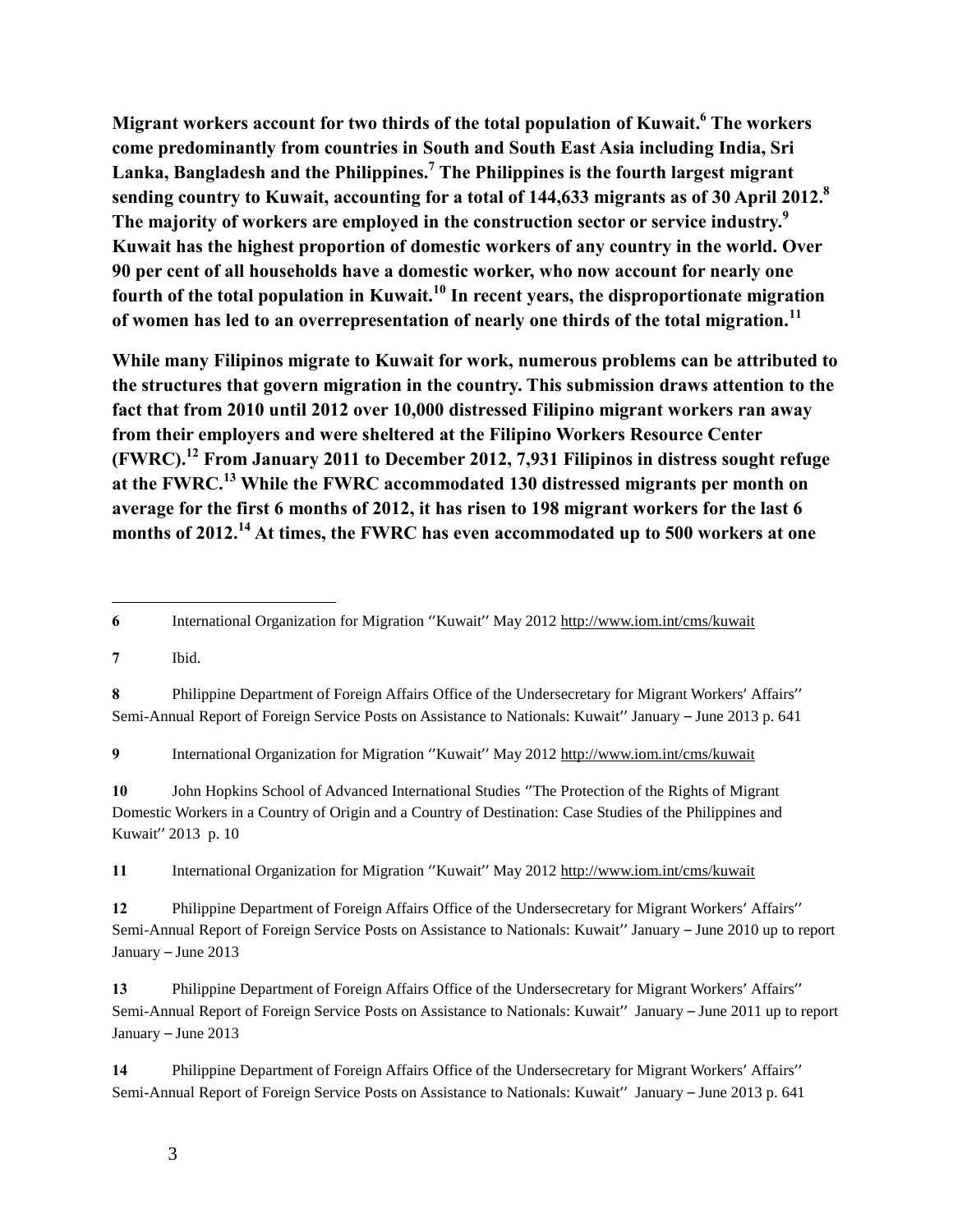**time.<sup>15</sup> This indicates how many Filipino migrant workers have escaped their employers and are liable for absconding. The top complaints reported by domestic workers include, non-, late- or lower payment of wages, withholding of passports, long working hours, no sufficient rest, limited freedom of movement, confinement to the house, compulsory tasks outside the job description, physical, verbal and sexual abuse and emotional problems.<sup>16</sup> Furthermore, the majority of domestic workers in Kuwait are female. As of 20 April 2012, 85,000 out of 144,633 Filipinos in Kuwait render services as domestic workers,<sup>17</sup> and from January to December 2012, 202 cases involving rape or sexual harassment were reported to the Philippine Overseas Labour Office in Kuwait.<sup>18</sup> Moreover, from January 2011 to December 2012, 12,445 Filipinos complained to the Philippine Foreign Service Post about abuse and exploitation.<sup>19</sup> On average this is approximately 6,200 complaints per year. However in the period between January 2011 and December 2012, only 1,653 of the 12,445 complaints of Filipino migrants progressed into civil and criminal cases.<sup>20</sup> While Kuwait has claimed that it received 9,763 complaints in 2009 from all migrants from all 180 countries,<sup>21</sup> 5,466 complaints from Filipino migrants were registered by the Filipino embassy in 2012.<sup>22</sup>**

**It is recommended:**

- **To abandon the Kafala Sponsorship System.** 

 $\overline{a}$ 

**17** Philippine Department of Foreign Affairs Office of the Undersecretary for Migrant Workers' Affairs'' Semi-Annual Report of Foreign Service Posts on Assistance to Nationals'' January – June 2013 p.641

**18** Ibid.

**20** Ibid.

**21** United Nations Human Rights Council Working Group on UPR "National report submitted in accordance with paragraph 15 (a) of the annex to Human Rights Council resolution 5/1: Kuwait" May 2010 p.13

**22** Philippine Department of Foreign Affairs Office of the Undersecretary for Migrant Workers' Affairs'' Semi-Annual Report of Foreign Service Posts on Assistance to Nationals: Kuwait'' July – December 2012 p. 682

**<sup>15</sup>** Ibid.

**<sup>16</sup>** John Hopkins School of Advanced International Studies ''The Protection of the Rights of Migrant Domestic Workers in a Country of Origin and a Country of Destination: Case Studies of the Philippines and Kuwait'' 2013 p.32

**<sup>19</sup>** Philippine Department of Foreign Affairs Office of the Undersecretary for Migrant Workers' Affairs'' Semi-Annual Report of Foreign Service Posts on Assistance to Nationals: Kuwait'' January – June 2011 up to report January – June 2013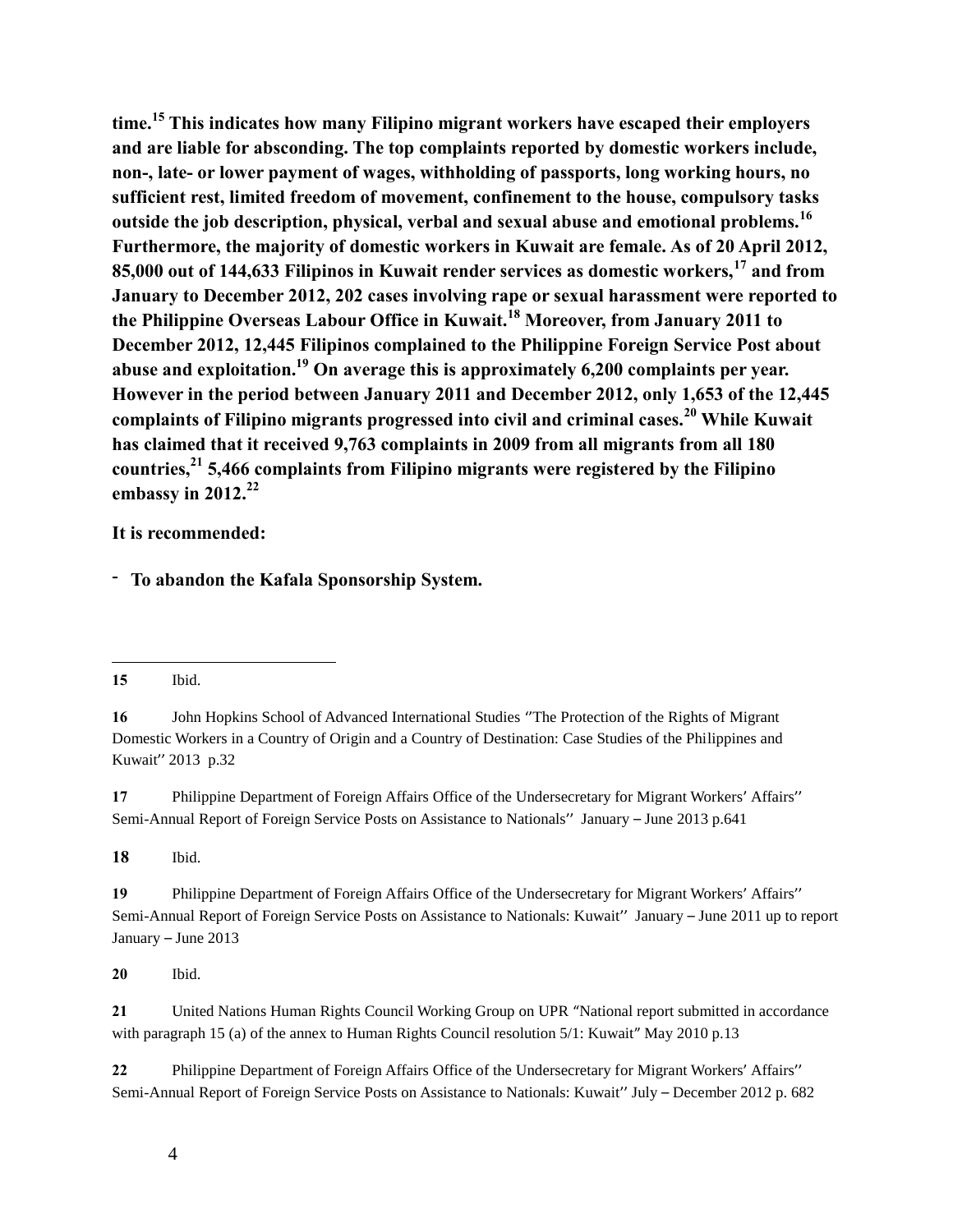- **To recognize domestic work and protect the rights of domestic workers under Kuwait**'**s Private Sector Labour Law.**
- **To reduce the vulnerability and dependency of female migrant workers on their employers.**
- **To improve and augment the resources available for migrant workers seeking justice.**

#### **II. The Kafala Sponsorship System**

**Under the Kafala or sponsorship system, migrant workers are legally bound to their employers who are also their kafeels (sponsors). Foreign workers are restricted from changing employers or from exiting the country without written permission from their kafeel. While migrant workers generally do not leave their employer unless they experience abuse, exploitation, or contract violations, migrants who decide to leave may be charged with absconding which is a criminal act in Kuwait.Workers who abscond are forced into an illegal status and may be punished by imprisonment and fines.<sup>23</sup> If convicted of absconding, the migrant worker is not protected by Kuwaiti labor laws and is often deported. Migrant workers can report abuse, however upon doing so the police often notify the employer of the whereabouts of the worker instead of pursuing the migrant worker**'**s case. When police do investigate cases of abuse or exploitation, there is often no other option but to deport the migrant as a result of absconding charges. Moreover, when the employer faces allegations of abuse or exploitation they often file counter charges against the migrant worker, typically of theft, which prolongs the resolution of the cases.<sup>24</sup> This system prevents the migrant worker from filing labor or criminal charges against their employer. Often the only escape is deportation and even when migrant workers find themselves in abusive or exploitive circumstances, social and financial pressures from home often prevent the worker from leaving the situation.**

**By criminalizing absconding, Kuwait circumvents its international obligation not to imprison persons on an inability to fulfil contractual obligations and further evades their international obligation to allow the freedom of every person to leave a country.<sup>25</sup> Although** 

**<sup>23</sup>** Department of State United States of America ''Trafficking in Persons Report: Kuwait'' June 2013 <http://www.state.gov/documents/organization/210740.pdf>p. 226

**<sup>24</sup>** John Hopkins School of Advanced International Studies ''The Protection of the Rights of Migrant Domestic Workers in a Country of Origin and a Country of Destination: Case Studies of the Philippines and Kuwait'' 2013 p. 10, 37

**<sup>25</sup>** United Nations ''International Covenant on Civil and Political Rights'' art. 12 para 2 and art. 11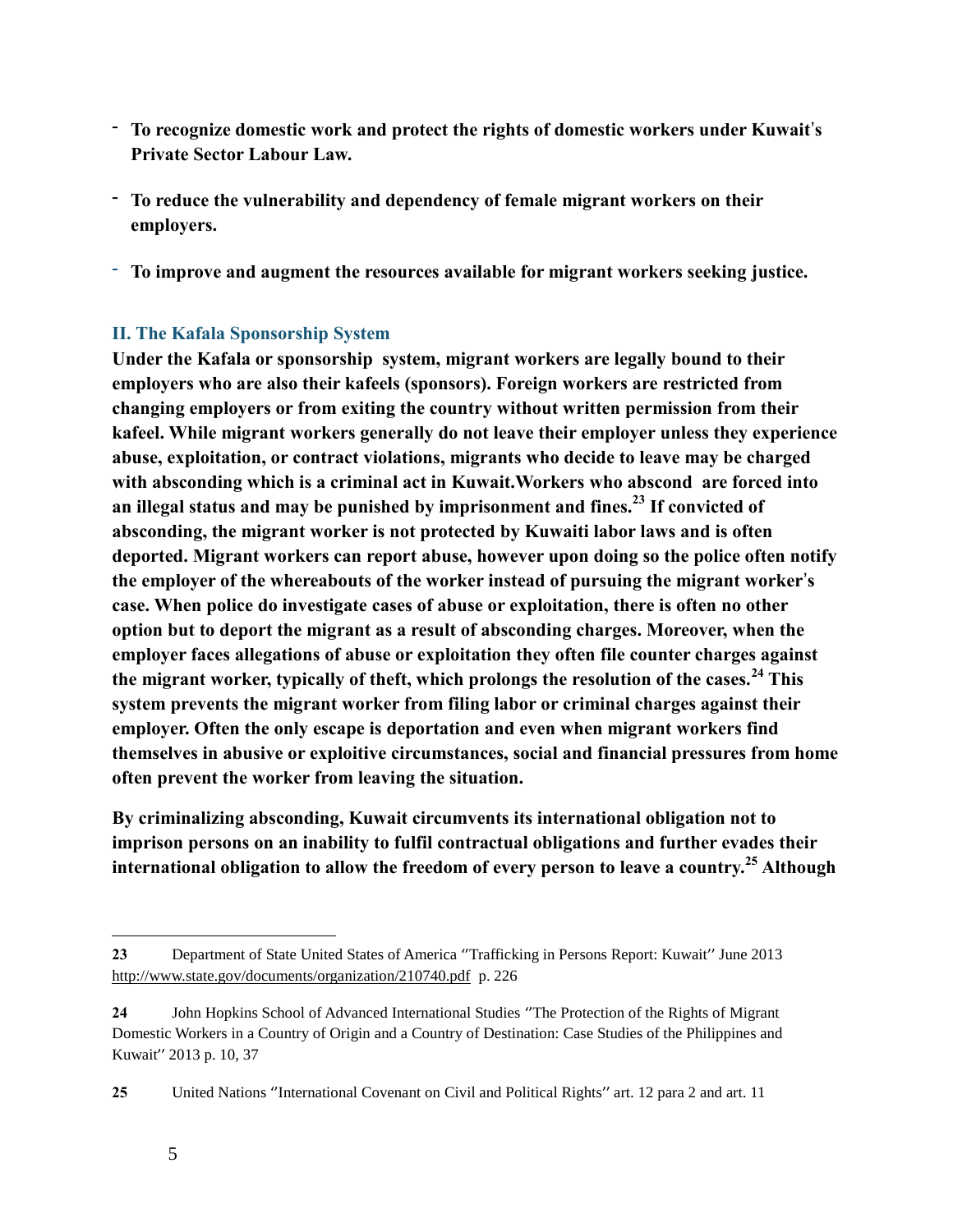**it is illegal to withhold travel documents under Kuwaiti law,<sup>26</sup> this is rarely enforced and the confiscation of passports is still widely documented.<sup>27</sup> The exploitation and abuse that occurs through the Kafala system may amount to forced labor for migrant workers. Forced labor is a grave human rights abuse and is prohibited by various international conventions of the UN and the ILO that Kuwait has ratified.<sup>28</sup>**

**Exploitation such as late payment, underpayment, and non-payment of wages through contract substitution occurs under the Kafala system. In addition to late payment of wages, the costs associated with the recruitment of the worker are often deducted from the migrant workers salary. In order to change employers, the migrant worker must be granted written permission from their original employer and exorbitant fees may be demanded from the new employer in order for the migrant worker to be released, thereby complicating the process. In many instances these costs are then reclaimed from the migrant worker. Moreover, the sponsorship system does not effectively protect migrants against contract substitution. The Philippine Overseas Employment Administration Governing Board Resolution No. 5 of 2006 sets the minimum wage for Filipino domestic workers at US\$400 while Kuwaiti law sets it at US\$140.<sup>29</sup> Workers are rarely paid the prescribed US\$400.<sup>30</sup> While the employer and employee are free to negotiate higher terms and conditions, the renegotiation of contracts often results in less favourable terms for the migrant worker. If the migrant worker signs a new contract with new inferior terms they cannot claim the terms of the original contract. Under the Kafala system, the refusal of the migrant to sign a contract may lead to the dismissal and deportation of the worker.**

**Migrant workers sometimes enter the country on a commercial visa. This is often done on behalf of the employer in an attempt to evade recruitment and foreign deployment laws in the Philippines. Usually this results in an unfavourable contract for the migrant worker and an absence of liability on behalf of the employer in regards to increases in pay,** 

#### **28 ILO C029, ratified 1968; ILO C105, ratified 1961; CCPR, ratified 1996**

29 Philippine Overseas Employment Administration "Governing Board Resolution No. 05" October 24, 2006 <http://www.poea.gov.ph/hsw/hsw.pdf> ; John Hopkins School of Advanced International Studies ''The Protection of the Rights of Migrant Domestic Workers in a Country of Origin and a Country of Destination: Case Studies of the Philippines and Kuwait'' 2013 p.81

**30** John Hopkins School of Advanced International Studies ''The Protection of the Rights of Migrant Domestic Workers in a Country of Origin and a Country of Destination: Case Studies of the Philippines and Kuwait'' 2013 p.32

<sup>26</sup> United Nations Human Rights Commission "Consideration of reports submitted by States parties under article 40 of the Covenant: Kuwait'' August 17, 2011 para. 69 (b)

**<sup>27</sup>** Department of State United States of America ''Trafficking in Persons Report'' June 2013 <http://www.state.gov/documents/organization/210740.pdf> p. 227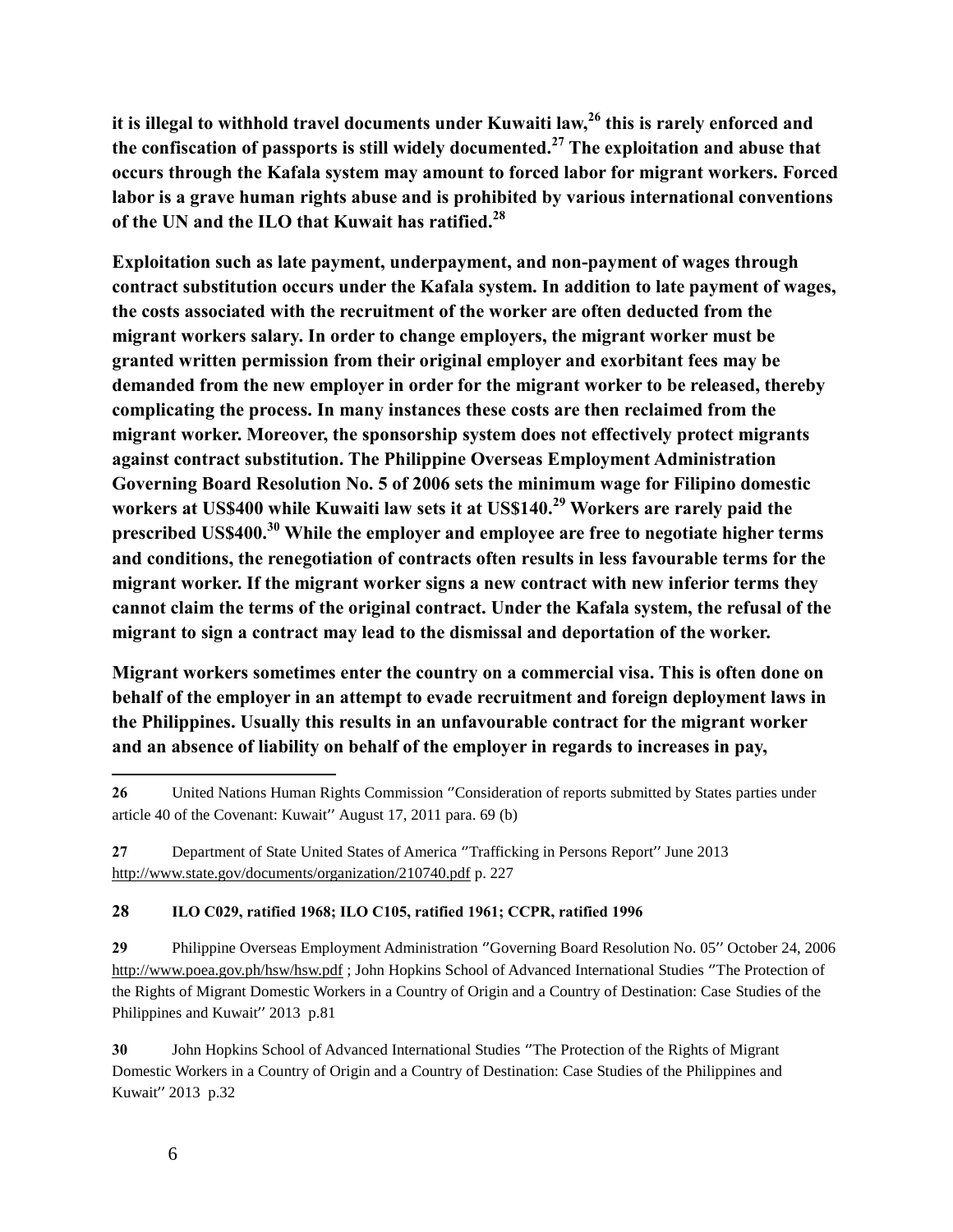**promotions, medical care, and the shipment of remains in the case of death. Furthermore, reports indicate that trafficking largely occurs due to visa trading. Work permits are issued through fake companies which are then sold to Filipino migrant workers who entered the country on a visitor visa. When this occurs the Filipino worker cannot file charges against the Kuwaiti.<sup>31</sup>**

**In Kuwait**'**s first Universal Periodic Review, various Human Rights Council Members States raised their concern about the Kafala system and called for the abolishment of the system.<sup>32</sup> Likewise, many civil society organizations advocated for the revocation of the sponsorship system.<sup>33</sup> The relevant UN committees that review Kuwait**´**s compliance with the International Covenant on Civil and Political Rights, the International Covenant on Economic, Social and Cultural Rights, and the International Convention on the Elimination of All Forms of Racial Discrimination all recommended that the Kuwaiti government abandon the sponsorship system. In response to this recommendation, the Kuwaiti State asserted that the rights of employers are vulnerable to exploitation and are used as a pretext by States and human rights organizations to interfere in the internal affairs of the State.<sup>34</sup> In acknowledgement of the flawed system, the emir of Kuwait, Sabah Al-Ahmad, Al-Jaber Al-Sabah vowed to reform or abolish the system.<sup>35</sup> However, to date the Kafala system remains.**

#### **Recommendations**

 $\overline{a}$ 

- **Abandon the inherently flawed Kafala sponsorship system.**
- **Repeal the absconding law.**

**34** United Nations Human Rights Committee "Report of the Special Rapporteur for follow-up on concluding observations of the Human Rights Committee"  $106<sup>th</sup>$  session, November 13, 2012 [http://www2.ohchr.org/english/bodies/hrc/docs/CCPR.C.106.2\\_en.doc](http://www2.ohchr.org/english/bodies/hrc/docs/CCPR.C.106.2_en.doc) p. 24

[timesonline.com/NewsDetails/tabid/96/smid/414/ArticleID/193698/reftab/96/Default.aspx](http://www.arab-timesonline.com/newsdetails/tabid/96/smid/414/articleid/193698/reftab/96/default.aspx)

**<sup>31</sup> Philippine Department of Foreign Affairs Office of the Undersecretary for Migrant Workers**' **Affairs**  "**Semi-Annual Report of Foreign Service Posts on Assistance to Nationals**'' **January** – **June 2013 p.646-647**

**<sup>32</sup>** United Nation's Human Rights Council "Report of the Working Group on the Universal Periodic Review: Kuwait" June 16, 2010, para 82.18 82.19

**<sup>33</sup>** United Nations Human Rights Council "summary prepared by the Office of the High Commissioner for Human Rights in accordance with paragraph 15 (c) of the annex to Human Rights Council resolution 5/1: Kuwait ''January 28, 2010

**<sup>35</sup>** Arab Times Online ''Kuwait Keen to End Sponsorship System: Residence May Transfer to Ministry'' March 3, 2013 [http://www.arab-](http://www.arab-timesonline.com/newsdetails/tabid/96/smid/414/articleid/193698/reftab/96/default.aspx)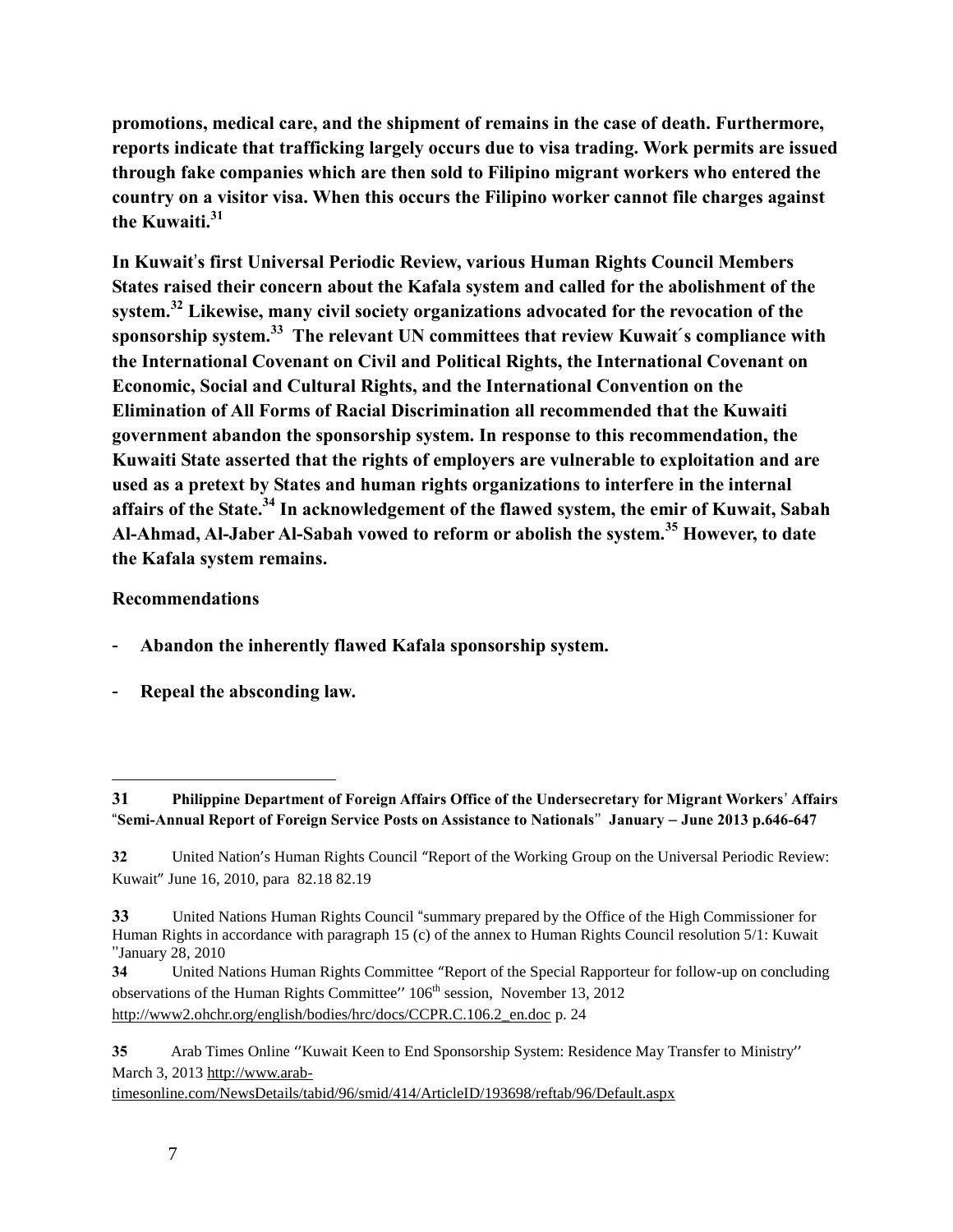- **Enforce and monitor the legal restrictions to the withholding of travel documents by employers.**
- **Institute measures to prevent contract substitution.**
- **Release/remove criminal liabilities of workers who were** "**victimized**" **by the Kafala system.**

#### **III. Domestic workers**

**Kuwait now has the highest proportion of domestic workers in the world.<sup>36</sup> Decades of massive labor migration led to the employment of 660,000 domestic workers in a population of only 3.4 million.<sup>37</sup> Over 90 per cent of Kuwaiti households have a domestic worker.<sup>38</sup>**

**Foreign domestic workers are an extremely vulnerable group in Kuwait. The dependency of migrant domestic workers on employers is exacerbated by the nature of domestic work. Apart from their residency status, domestic workers are dependent on their employer for accommodation, food, and clothing. Kuwait offers limited mechanisms for monitoring or enforcing the protection of domestic workers. Freedom of movement for domestic workers is frequently restricted and communication with employers is impaired by language barriers. Due to a traditional culture of servitude in Kuwait, domestic workers frequently experience a wide range of physical, sexual, and psychological abuse as well as poor living conditions, forced labor, long hours, and non-payment of salaries. The extremely precarious situation of domestic workers in Kuwait and the limited protection provided to the workers perpetuates abuse and exploitation.**

**The Kuwaiti State contends that the number of work-related complaints are minimal compared to the total number of migrant workers in the country.<sup>39</sup> Migrants typically distrust the Kuwaiti justice system and few complaints are actually filed with the Kuwaiti authorities. Instead, migrant workers report abuses to their foreign representatives. Thus, the number of grievances filed with Kuwaiti authorities are not an accurate representation** 

**<sup>36</sup>** John Hopkins School of Advanced International Studies ''The Protection of the Rights of Migrant Domestic Workers in a Country of Origin and a Country of Destination: Case Studies of the Philippines and Kuwait'' 2013 p.10

**<sup>37</sup>** United Nations Human Rights Council ''National Report Submitted in Accordance with paragraph 15(a) of the annex to Human Rights Council resolution 5/1: Kuwait'' February 22, 2010 p 13

**<sup>38</sup>** John Hopkins School of Advanced International Studies ''The Protection of the Rights of Migrant Domestic Workers in a Country of Origin and a Country of Destination: Case Studies of the Philippines and Kuwait'' 2013 p.12

**<sup>39</sup>** Ibid.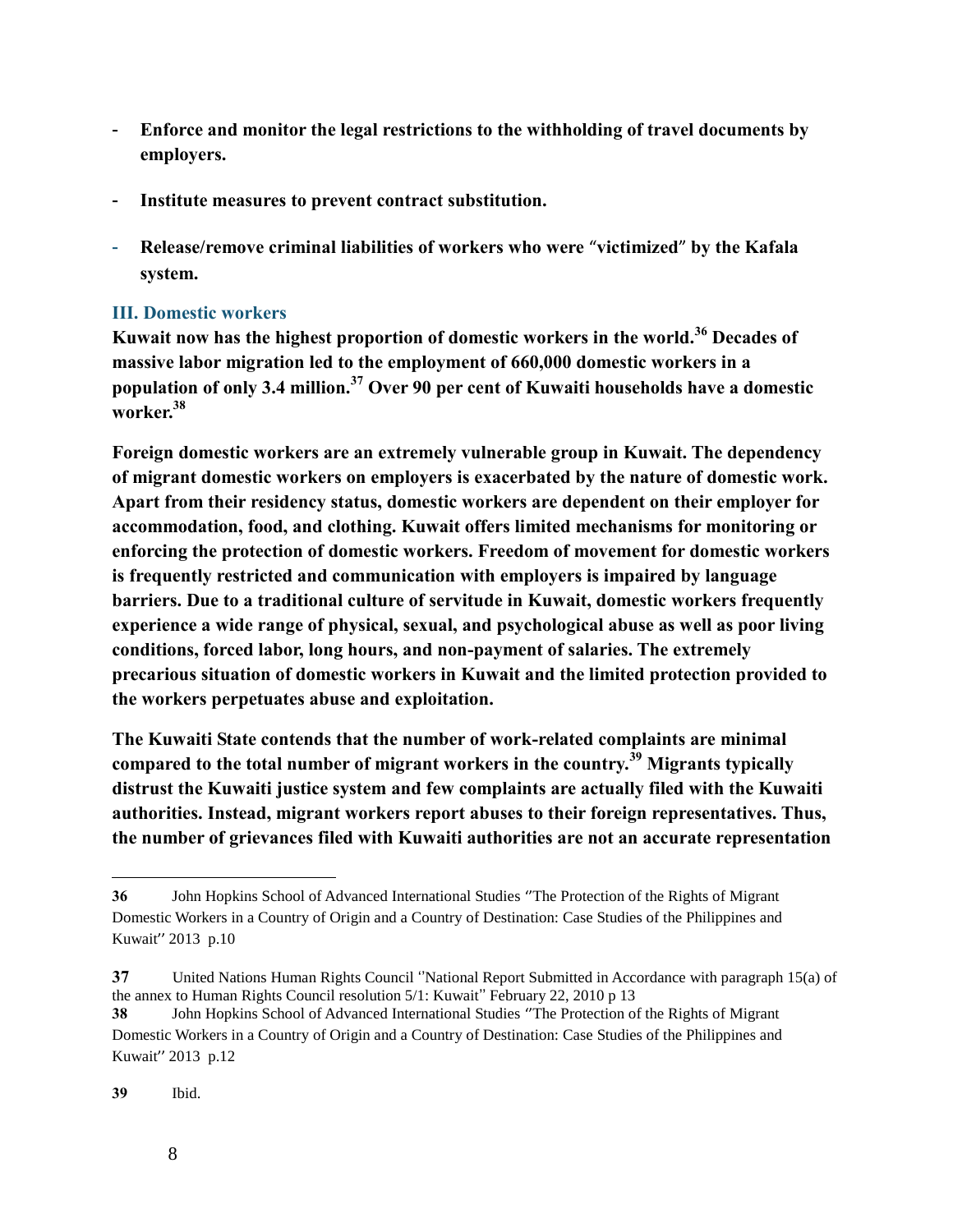**of the exploitation and abuse that domestic workers encounter. The majority of complaints of Filipino migrant workers involved physical abuse, maltreatment or mistreatment, followed by poor living and working conditions.<sup>40</sup> There are reports of employers locking up their domestic workers. In an attempt to escape, domestic workers may jump which often results in serious injury or even death. As an additional consequence, domestic workers that jump may be charged with attempted suicide.<sup>41</sup>**

**Kuwait has strict laws regarding immorality; amorous relationships between unwed men and women are prohibited. Filipino domestic workers who run away from their employer and stay with a boyfriend may be arrested on this basis. Domestic workers who give birth out of wedlock may also be charged with immorality. Immorality can result in prison sentences of two to three years and migrant workers have resided in jail with their children and partners. Moreover, illegitimate children born in Kuwait are denied access to social services and are deported as they have contravened Kuwaiti immigration laws.<sup>42</sup>**

**Instead of addressing the particularly vulnerable position of domestic workers in Kuwait by enacting and implementing legislation that protects them, Kuwait explicitly excludes domestic workers from the Labor Law.<sup>43</sup> The Kuwaiti State does not recognize domestic work as legitimate work and as an alternative to the Labor Law, Kuwait established rules and regulations governing the relationship between the employer and domestic worker by the issuance of resolutions. The authorities also created the Office of Domestic Workers Affairs (ODWA) under the Ministry of Interior. The ODWA is a quasi judicial body that was set up to deal with migrant workers cases and to expedite the resolution of cases. However, the sponsorship system deters migrant workers from reporting contract breaches to the Kuwaiti authorities and only a small proportion of actual complaints are pursued and filed. In 2009, 1,624 complaints were registered with the ODWA.<sup>44</sup> The only rules and regulations instituted to protect domestic workers have been designed to govern the recruitment of domestic workers. While standard contracts provide some protection for domestic workers, the compliance with the terms of the contract is rarely monitored or enforced. Kuwaiti privacy legislation prohibits labor inspectors from entering and** 

 $\overline{a}$ 

**42 Ibid. p.646**

**<sup>40</sup>** Ibid.

**<sup>41</sup> Philippine Department of Foreign Affairs Office of the Undersecretary for Migrant Workers**' **Affairs**'' **Semi-Annual Report of Foreign Service Posts on Assistance to Nationals**'' **January** – **June 2013 p.645**

**<sup>43</sup>** Private Sector Kuwaiti Labor Law, Section 5 [http://www.kuwaitlaborlaw.com/private-sector-kuwait-labor](http://www.kuwaitlaborlaw.com/private-sector-kuwait-labor-law-detailed/)[law-detailed/](http://www.kuwaitlaborlaw.com/private-sector-kuwait-labor-law-detailed/)

**<sup>44</sup>** United Nations Human Rights Council "Report of the Working Group on the Universal Periodic Review: Kuwait" June 16, 2010 para. 76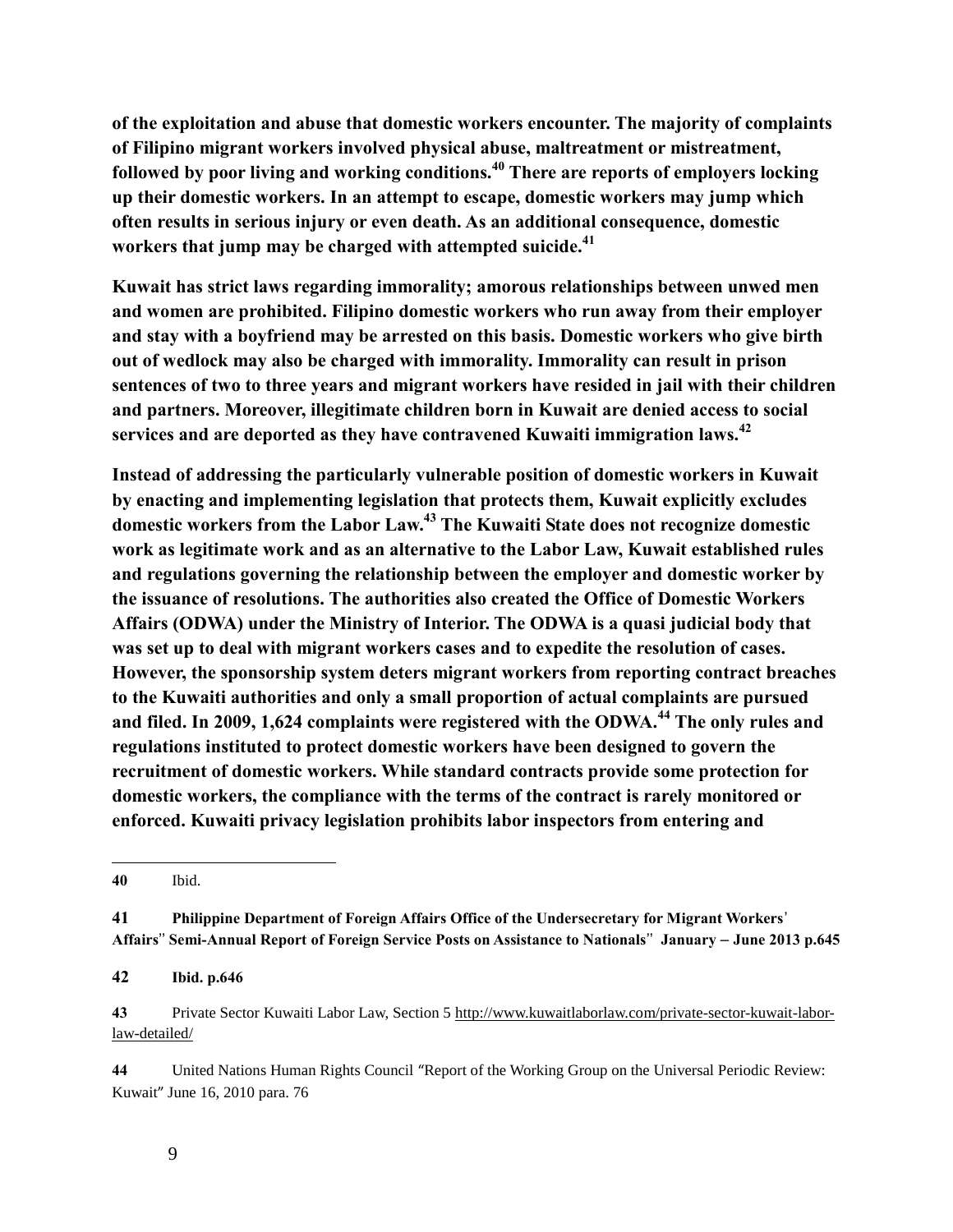**inspecting private households to monitor and enforce compliance with the terms and conditions of employment contracts.<sup>45</sup> There is no comprehensive framework that regulates the employment of domestic workers and in the absence of such a framework domestic workers remain extremely vulnerable to exploitation and abuse.**

**The Ministerial Decision 200 of 2011 mitigates some of the negative effects of the sponsorship system by affording migrant workers the right to change their residence permit to another employer without permission from their current employer, however this only occurs under very limited circumstances.<sup>46</sup> Domestic workers that transfer to an employer in the private sector are liable to be charged with violating the immigration laws in Kuwait. In order to legally work in the private sector, the domestic worker must change their visa 20 to a visa 18. This is extremely difficult as it requires prior permission from the Ministry of Labor and Social Affairs, as well as a working contract, along with consent from the employer. After this, the visa must be converted through the Immigration Department in Kuwait.<sup>47</sup>**

**Contrary to the obligations of the international conventions that have been ratified by Kuwait, domestic workers are prohibited to form, or join unions.<sup>4849</sup> Under these conventions every worker, without distinction, has the right to form or join a union,<sup>50</sup> and no restrictions shall be placed upon the exercise of this right.<sup>51</sup> The UN Committee on Economic, Social and Cultural Rights noted that the right to form trade unions is only** 

## **47 Philippine Department of Foreign Affairs Office of the Undersecretary for Migrant Workers**' **Affairs**'' **Semi-Annual Report of Foreign Service Posts on Assistance to Nationals**'' **Jauary** – **June 2013 p.646**

**48** International Federation for Human Rights & Arab Institute for Human Rights "Freedom of Association in the Arabian Gulf: The Case of Bahrain, Kuwait and Yemen" 2009 p.35-3[6 http://www.fidh.org/IMG/pdf/etude.pdf](http://www.fidh.org/img/pdf/etude.pdf)

#### **49 Kuwait has ratified; CCPR, CESCR, CERD, ILO C087, ILO C098**

**50** United Nations Human Rights Council "International Covenant on Civil and Political Rights" Article 22.1; International Labour Organization "CO87 - Freedom of Association and Protection of the Right to Organize Convention, 1948" Article 2; International Labour Organization "CO98 - Right to Organise and Collective Bargaining Convention, 1949" Article 1

**51** United Nations Human Rights Council "International Convention on the Elimination of All Forms of Racial Discrimination" Article 22.2

**<sup>45</sup>** 1962 Constitution of the State of Kuwait, Article 38 (Home) [http://www.servat.unibe.ch/icl/ku00000\\_.html](http://www.servat.unibe.ch/icl/ku00000_.html)

**<sup>46</sup>** John Hopkins School of Advanced International Studies ''The Protection of the Rights of Migrant Domestic Workers in a Country of Origin and a Country of Destination: Case Studies of the Philippines and Kuwait'' 2013 p.63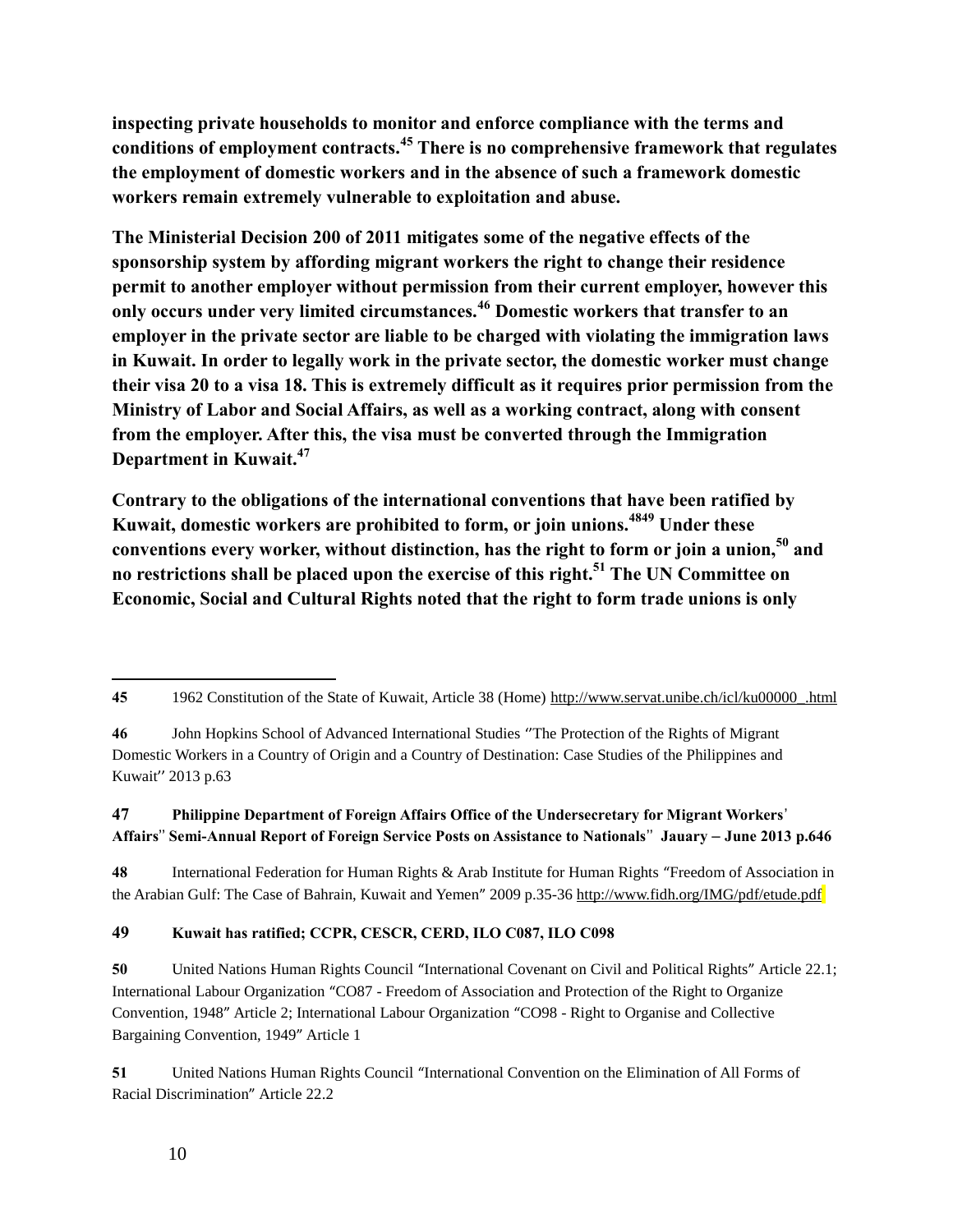**recognized for nationals in the Kuwaiti Labor Law.<sup>5253</sup> While the majority of the population in Kuwait are migrant workers, they account for only 5 per cent of the union membership in Kuwait in 2008.<sup>54</sup> In particular, domestic workers are explicitly excluded from the Kuwaiti Labor Law, and are therefore, prohibited to join or form unions.**

**UN bodies, UN State Members, human rights organizations and other stakeholders, have repeatedly expressed their concern about the lack of legislation governing domestic workers in Kuwait. Various UN bodies, reviewing the compliance with the relevant ratified conventions have consistently appealed to the Kuwaiti government to include domestic workers in the Labor Law. During the first universal periodic review, recommendations by Member States of the HRC to enact legislation that protects domestic workers in Kuwait enjoyed the full support of the Kuwaiti government.<sup>55</sup> Despite Kuwait**'**s voluntary pledges and their support for recommendations to institute a comprehensive legal framework to protect domestic workers, the limited efforts undertaken by the government attest to the false intentions of Kuwait to reform the system. The ministerial decrees and resolutions aimed at protecting domestic workers are a mere reaction to the recommendations from UN and ILO bodies and the first UPR. The protection supposedly offered by these rules and regulations is hardly ever enforced. The civil society sector has advocated for the inclusion of domestic workers in the Labor Law for decades. Draft laws have been repeatedly introduced but are never enacted.**

#### **Recommendations:**

- **Ratify ILO Convention 189 on Decent Work for Domestic Workers**
- **Revoke Article 2 of Chapter 1 of the private sector labor law which excludes domestic workers from the protection offered under this law. Establish a comprehensive legal framework that protects domestic workers and addresses their specific vulnerabilities on par with international standards.**
- **Develop an appropriate legal framework for the protection of domestic workers that will expedite the resolution of claims such as; unpaid salaries, along with underpayment**

**<sup>52</sup>** United Nations Committee on Economic and Social Council "Concluding observations on the second periodic report of Kuwait" 19 December 2013 para.22

**<sup>53</sup>** Kuwait Labor Law "The Law of Labor in the Private Sector: No.6 of 2010" Article 99, 2010 p.27 <http://www.kuwaitlaborlaw.com/wp-content/uploads/2012/01/Kuwait-Labor-Law-2010-Detailed.pdf>

**<sup>54</sup>** International Federation for Human Rights & Arab Institute for Human Rights "Freedom of Association in the Arabian Gulf: The Case of Bahrain, Kuwait and Yemen" 2009 p.37 [http://www.fidh.org/IMG/pdf/etude.pdf](http://www.fidh.org/img/pdf/etude.pdf)

**<sup>55</sup>** United Nation's Human Rights Council "Report of the Working Group on the Universal Periodic Review" June 16, 2010, para 79.68, 79.69 79.73 79.96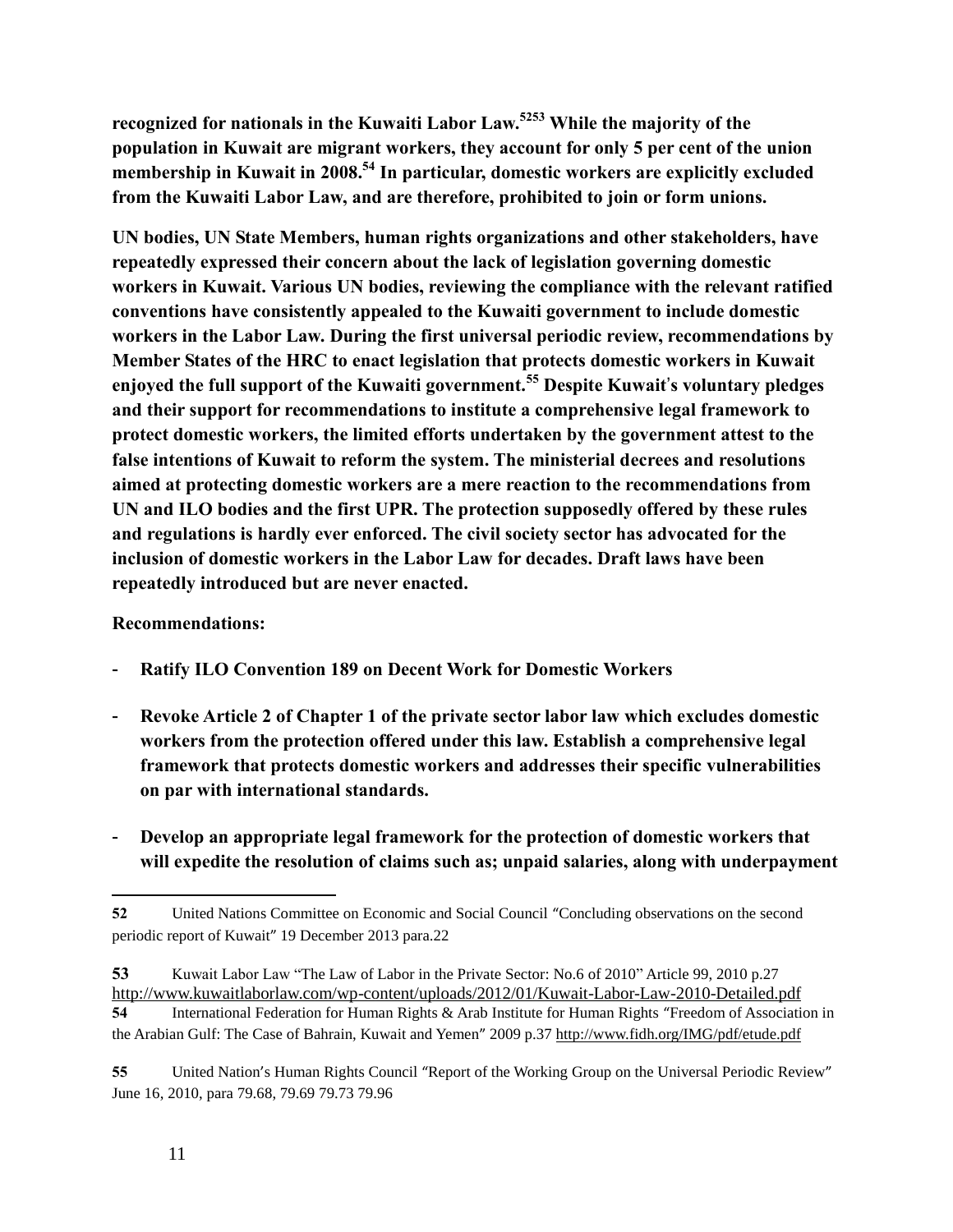**and non-payment of salaries, contract substitutions, and just compensation in cases of maltreatment and abuse, while working towards enacting legislation that covers domestic workers rights.**

- **Institute legal mechanisms that allows labor inspectors to inspect the living and working conditions of domestic workers to ensure compliance with the applicable laws and the employment agreement.**
- **Pursue inter-state dialogue and cooperation with countries of origin, at multilateral and bilateral levels, to harmonise protection policies on migrant domestic workers including the adoption of only one legally-binding employment contract**
- **Establish coordination between the Kuwaiti government and foreign embassies to develop a registry of runaway domestic workers in order to prevent charges of absconding or theft against the worker by the employer.**
- **Provide domestic workers with an orientation after arrival in Kuwait and provide them with pertinent contact and emergency information for their embassy.**
- **Recognize and ensure the right to form or join labor unions for foreign workers.**

### **IV. Gendered migration**

**Almost all households in Kuwait employ domestic workers and the majority of Filipino domestic workers are women. Women are viewed as sex objects and and many domestic workers are considered to be slaves.<sup>56</sup> Currently there is no Kuwaiti legislation that protects female domestic workers from discrimination and sexual harassment in the workplace.** 

**The Philippine Embassy in Kuwait endeavours to minimize the number of female domestic workers in the country given their vulnerability to physical abuse, sexual abuse, and various forms of exploitation. The FWRC is able to accommodate approximately 60 distressed migrants at one time, however since December 2012 the need for accommodation has increased to approximately 198 migrants per month. From January to December 2012 5,466 domestic workers reported instances of physical abuse, mistreatment, sexual abuse or rape, non-payment of wages, contract violations, and poor working or living conditions among others. Primarily, 1,730 domestic workers reported cases of physical abuse, maltreatment, or mistreatment, followed by 1,435 reports of poor working and living conditions, while 767 reported non-payment of wages, and 202 cases of rape or sexual abuse were reported. In addition to this, the Assistance to Nationals Unit at the Philippine Embassy in Kuwait aided 775 Filipino nationals during this period and responded to civil and criminal cases that included death and shipment of remains, mistreated and sexually** 

**<sup>56</sup> Philippine Department of Foreign Affairs Office of the Undersecretary for Migrant Workers**' **Affairs**'' **Semi-Annual Report of Foreign Service Posts on Assistance to Nationals**'' **January** – **June 2013 p.645**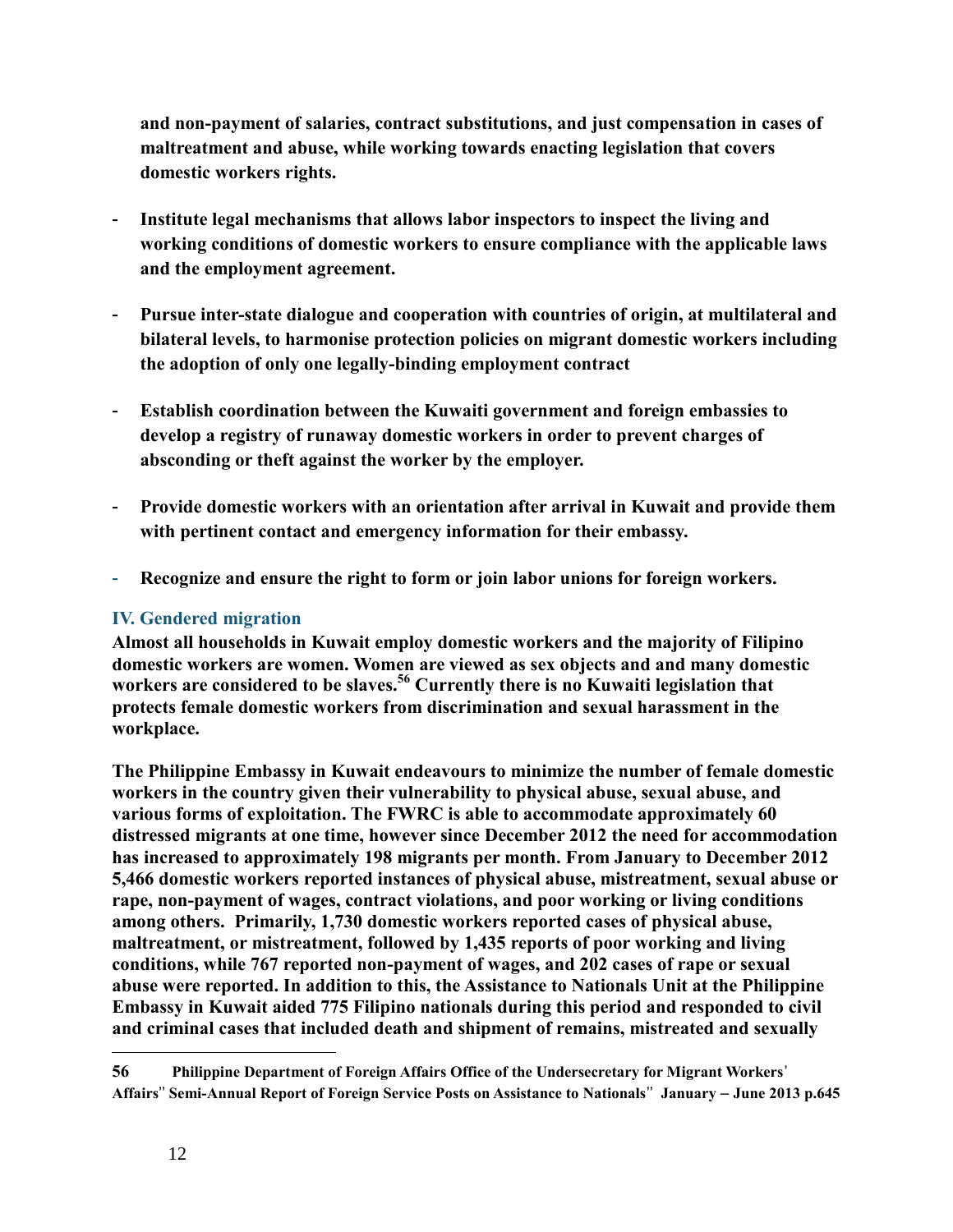**abused migrant workers desiring repatriation, requests for access to health care, as well as migrant workers who had been detained.<sup>57</sup>**

**The Concluding Observations of the Committee on CEDAW recommended that Kuwait include legislation in the New Private Sector Labour Act that addresses discrimination in the workplace, recommending that Kuwait include a provision in the New Private Sector Labour Act similar to the ILO C111.<sup>58</sup> While this convention prohibits sexual harassment in the workplace, adding a provision such as the ILO C111 into the Kuwaiti Labour Law would protect female migrant workers in the workplace from changes in employment status that correspond with submission to sexual advances or from the rejection of such advances.<sup>59</sup>**

**Additionally, the CEDAW Committee noted the serious reports of sexual harassment of migrant women and the inadequate mechanisms to seek legal recourse or social security for victims of sexual abuse. In lieu of this, CEDAW recommends that incorporating such a provision should include adequate legal and social security resources for women to seek redress in the case of such harassment.<sup>60</sup> There is a clear lack of data on domestic violence, discrimination, and crimes against women. Current barriers to reporting sexual violence and rape in Kuwait include a fear of persecution due to adultery laws in Kuwait, an insufficient amount of evidence on behalf of the victim, fear of reprisal by the offender, lack of confidence in the Kuwaiti legal system, and a fear of the negative social stigma that may be attached to such allegations.<sup>61</sup> Reports indicate that victims of rape and sexual abuse that runaway from their employers are unable to assert their rights in court. The victims of sexual abuse rarely have the chance to file charges against their perpetrator as they are often charged with absconding, then detained and deported.<sup>62</sup>**

**Furthermore, the CEDAW Committee recommends that Kuwait review and change the sponsorship system in order to decrease the dependency and consequent vulnerability of female migrant workers on their employers. Many female migrant workers are forced to be at their employers disposal during all hours of the day, working as many as twenty** 

**59** Ibid.

 $\overline{a}$ 

**60** Ibid.

**61** Human Rights Watch "Walls at Every Turn: Abuse of Migrant Domestic Workers through Kuwait's Sponsorship System" 2010 p.51

**62** Philippine Department of Foreign Affairs Office of the Undersecretary for Migrant Workers' Affairs "Semi-Annual Report of Foreign Service Posts on Assistance to Nationals: Kuwait'' January – June 2013 p.646

**<sup>57</sup> Philippine Department of Foreign Affairs Office of the Undersecretary for Migrant Workers**' **Affairs**'' **Semi-Annual Report of Foreign Service Posts on Assistance to Nationals**'' **January** – **June 2013 p.641-644** 

**<sup>58</sup>** UN Committee on the Elimination of Discrimination Against Women "Concluding Observations of the Committee on the Elimination of Discrimination Against Women: Kuwait" 2011 p.10 para.41(a) [http://www2.ohchr.org/english/bodies/cedaw/docs/co/CEDAW-C-KWT-CO-3-4.pdf](http://www2.ohchr.org/english/bodies/cedaw/docs/co/cedaw-c-kwt-co-3-4.pdf)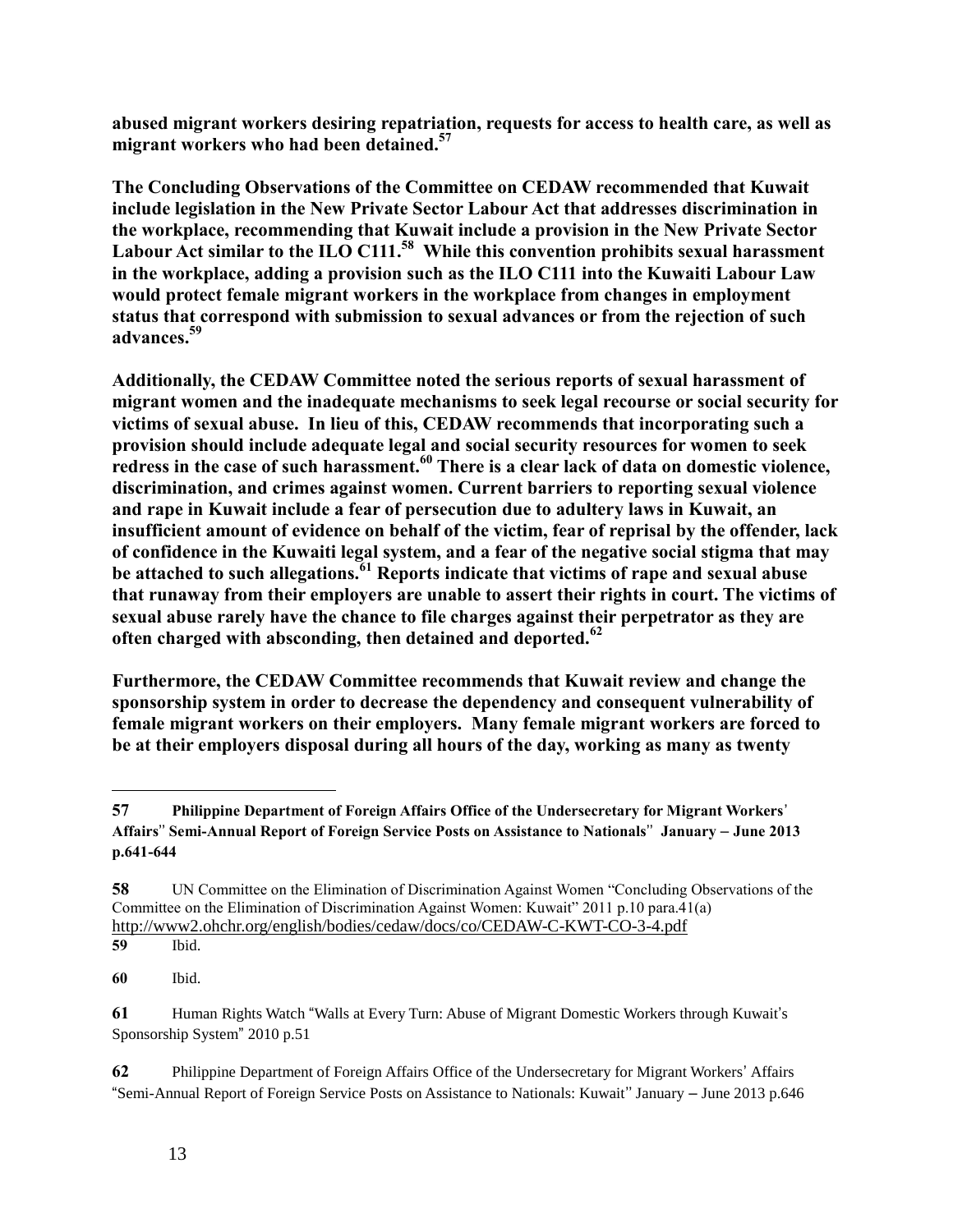**hours per day.<sup>63</sup> Currently, Filipina domestic workers in Kuwait are frequently denied access to health care by their employer or are forced to pay for their own medical services even when the employment contract stipulates otherwise.<sup>64</sup> From January to December 2012, 340 cases were filed at the Philippine Overseas Labour Office in Kuwait regarding health and medical problems.<sup>65</sup> The Committee further suggests establishing social security provisions that would protect domestic workers financially in the case of an illness.<sup>66</sup>**

## **Recommendations:**

- **Actively monitor and gather data on the incidences of all crimes against women including rape, sexual and domestic violence and discrimination.**
- **Ensure that complaints about violence against women are appropriately reported, and that all incidences are impartially investigated and offenders impartially persecuted and that the victims are provided with adequate legal, psychological and physical support.**
- **Incorporate an act against discrimination in the Kuwaiti New Private Sector Labour Act similar to the ILO C111 in order to better protect female migrant workers.**
- **Review and amend the Kuwaiti sponsorship system to reduce the vulnerability of female domestic workers and the reliance on the migrant worker's employer. This includes the development of a social insurance program for female domestic workers that ensures a minimum level of financial protection for migrants in the event of illness.**
- **Include basic health care coverage and emergency health care services on behalf of the Kuwaiti state.**

## **V. Access to Justice**

**Theoretically, Kuwait provides equal access to judicial institutions regardless of gender or nationality. All residents of Kuwait have the right to seek recompense through the court,** 

**<sup>63</sup>** Human Rights Watch "Walls at Every Turn: Abuse of Migrant Domestic Workers through Kuwait's Sponsorship System" 2010 p.50

**<sup>64</sup>** Ibid. p.53

**<sup>65</sup>** Philippine Department of Foreign Affairs Office of the Undersecretary for Migrant Workers' Affairs "Semi-Annual Report of Foreign Service Posts on Assistance to Nationals: Kuwait'' January – June 2013 p.644

**<sup>66</sup>** UN Committee on the Elimination of Discrimination Against Women "Concluding Observations of the Committee on the Elimination of Discrimination Against Women: Kuwait" 2011 p.10 para.41(b) [http://www2.ohchr.org/english/bodies/cedaw/docs/co/CEDAW-C-KWT-CO-3-4.pdf](http://www2.ohchr.org/english/bodies/cedaw/docs/co/cedaw-c-kwt-co-3-4.pdf)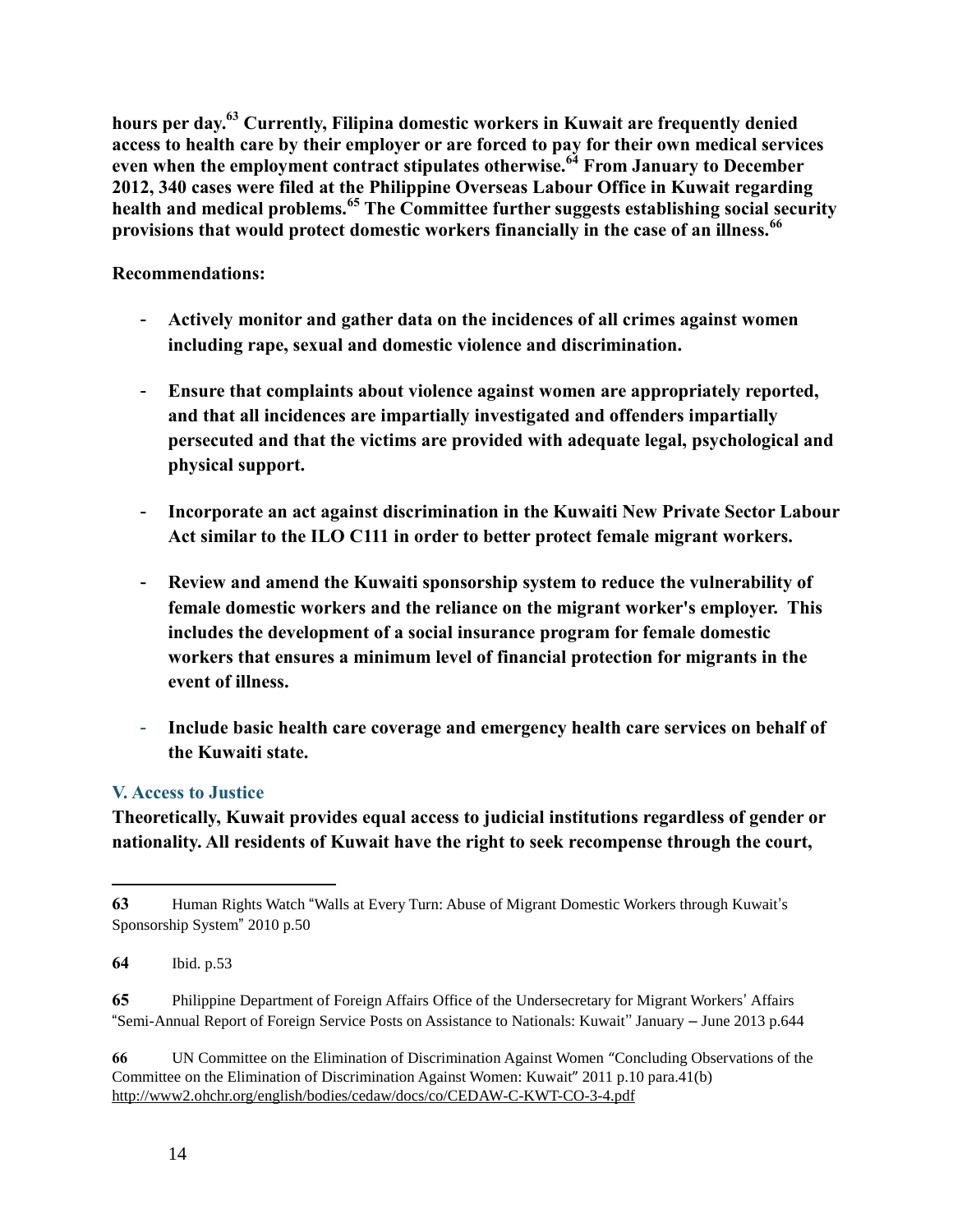**however the enforcement and implementation of judicial outcomes remain weak and the judicial system deters migrant workers from pursuing justice. The language barrier, the slow progression of cases, and the perception that the judicial system favours employers are all major deterrents for workers seeking justice in Kuwait.<sup>67</sup> While contract workers in the private sector fall within the jurisdiction of the Labor Law and can seek recourse at the labor court, domestic workers are explicitly excluded from the jurisdiction of the Labor Law. Violations of the standard employment contract can be resolved through the judicial system and criminal charges can be filed in cases of physical and sexual abuse. In initial stages, the ODWA will mediate with the employer to try and resolve the case without going to court. In the case of non, or late payment of wages, a resolution can involve the payment of the agreed salary. If the case can not be resolved through mediation it will proceed to court. Under international obligations, Kuwait must provide free assistance, in the form of an interpreter, if a person cannot understand or speak the language used in court.<sup>68</sup> Moreover, although reports suggest that court cases are resolved quickly, in reality it can take many months until a verdict is reached.<sup>69</sup> Victims of rape or physical abuse often choose to return home instead of filing cases or waiting for a resolution.<sup>70</sup> The prolonged litigation process is a barrier in the pursuit for justice.** 

**A Miscarriage of Justice: Maria dela Cruz (not her real name) ran away on June 12, 2011 from her abusive employer and sought assistance from the Philippine embassy in Kuwait. Immediately, a legal complaint was filed against her woman employer, her mother and her daughter for sexual harassment and grave physical injuries. The case was later elevated to attempted murder and physical injuries. The case was published in the media and other concerned groups came to the aid of the distressed worker. Despite her difficult circumstance in Kuwait, she refused to be repatriated and stayed put in Kuwait, in the FWRC, to monitor the progress of the case. Almost a year later, in May 2012, the verdict of not guilty was handed down by the Court. On October 2012, the distressed migrant, through her lawyer, as she already went back to her country in July, filed a motion for reconsideration of the not gulity verdict. After a thorough examination, in November 2012, the Court was satisfied with the appeal in form and content and agreed to re-judge the case, including compensation.** 

**67 Philippine Department of Foreign Affairs Office of the Undersecretary for Migrant Workers**' **Affairs**  "**Semi-Annual Report of Foreign Service Posts on Assistance to Nationals: Kuwait**'' **January** – **June 2013 p.647**

**68** United Nations Human Rights Council "International Covenant on Civil and Political Rights" Article 14, para. 3

**69** John Hopkins School of Advanced International Studies ''The Protection of the Rights of Migrant Domestic Workers in a Country of Origin and a Country of Destination: Case Studies of the Philippines and Kuwait'' 2013 p.83

**70 Philippine Department of Foreign Affairs Office of the Undersecretary for Migrant Workers**' **Affairs**  "**Semi-Annual Report of Foreign Service Posts on Assistance to Nationals: Kuwait**'' **January** – **June 2013 p.647**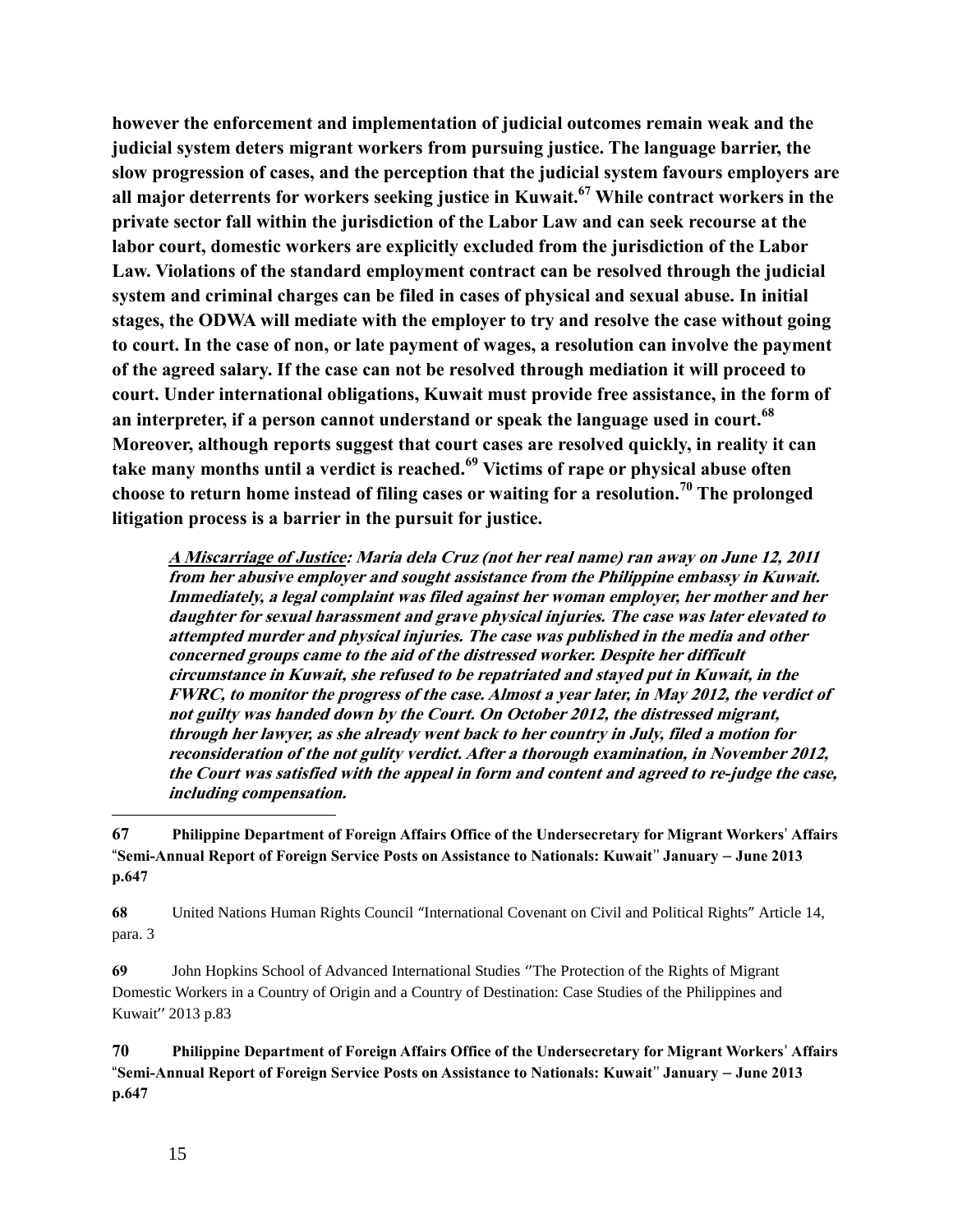**The case took almost a year to be decided upon, unfavorably at that to the worker. The case is on appeal now, awaiting final decision, hopefully in favor of the worker. But the worker is back in her home country now and she is not sure if her seemingly good chance of winning her appeal still stands now that she is out of Kuwait 71 .**

**The judicial and police procedures used to investigate complaints in Kuwait are questionable. If runaway workers appeal to the police for assistance, the latter often sides with the employer. By law the worker must present his or her identification, upon which the police will often report the worker to their employer.<sup>72</sup> In March 2013, the government scaled up their Kuwaitization policy. This policy aims to reduce the number of expatriate workers by 100,000 each year for the coming 10 years. The State adopted various mechanisms to facilitate quick and non-judicial deportations. As a result of these policies, major traffic infringements may lead to deportation. By September 2013, 1,258 foreign workers were deported for traffic violations without review or recourse in court.<sup>73</sup> In accordance with the ICCPR, foreign residents who lawfully reside in the country must be allowed to submit reasons against their expulsion and have their cases reviewed by the competent authority.<sup>74</sup>**

**The CEDAW Committee raised concern about the lack and clarity of data regarding the number of reported cases of domestic and sexual violence against women, along with their respective outcomes, prosecutions, punishments, remedies, and compensations.<sup>75</sup> The court is obliged to provide the accused with lawyers but not the victims.<sup>76</sup> It is recommended that Kuwait provides female victims of domestic and sexual violence with assistance in the reporting and investigation of the crime, along with legal assistance.<sup>77</sup> If complaints are reported with the migrant workers**'**s respective embassy they rarely manifest into actual cases. Runaway victims of physical, sexual, and verbal abuse are placed in overcrowded** 

**76** Ibid.

 $\overline{a}$ 

**77** Ibid. para.31

**<sup>71</sup>** Case documents on file with Center for Migrant Advocacy.

**<sup>72</sup>** John Hopkins School of Advanced International Studies ''The Protection of the Rights of Migrant Domestic Workers in a Country of Origin and a Country of Destination: Case Studies of the Philippines and Kuwait'' 2013 p.35

**<sup>73</sup>** Human Rights Watch "World Report 2014: Kuwait" 201[4 http://www.hrw.org/world-report/2014/country](http://www.hrw.org/world-report/2014/country-chapters/kuwait?page=3)[chapters/kuwait?page=3](http://www.hrw.org/world-report/2014/country-chapters/kuwait?page=3)

**<sup>74</sup>** United Nations Human Rights Council "International Covenant on Civil and Political Rights" Article 13

**<sup>75</sup>** UN Committee on the Elimination of Discrimination Against Women "Concluding Observations of the Committee on the Elimination of Discrimination Against Women: Kuwait" 2011 p.7 para.30 [http://www2.ohchr.org/english/bodies/cedaw/docs/co/CEDAW-C-KWT-CO-3-4.pdf](http://www2.ohchr.org/english/bodies/cedaw/docs/co/cedaw-c-kwt-co-3-4.pdf)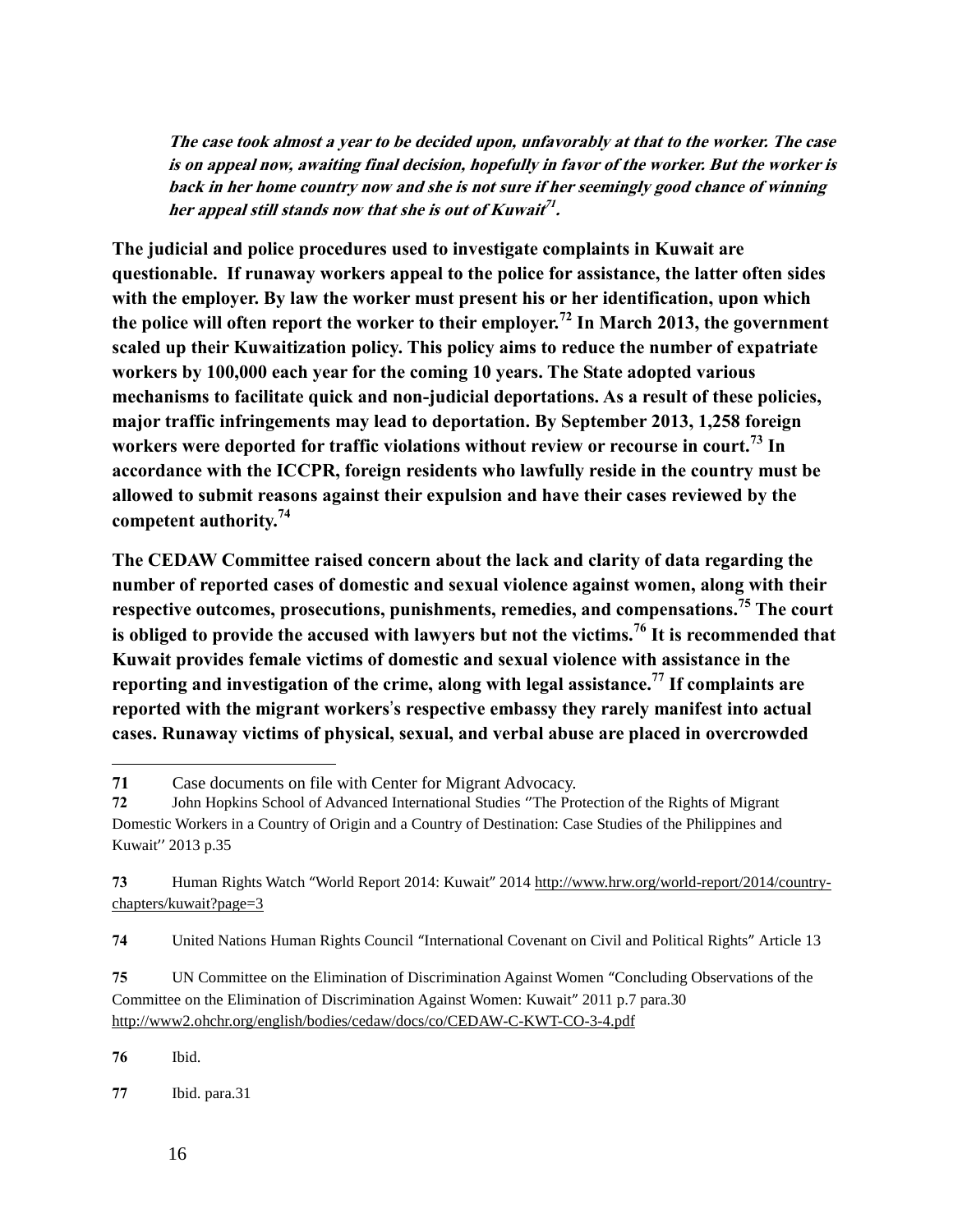**shelters. They prefer to be repatriated rather than going through lengthy and tedious judicial procedures while enduring inhumane living conditions.**

**Contrary to claims of Kuwait,<sup>78</sup> human rights organizations have stated that migrants awaiting deportation can be detained for months, or even years.<sup>79</sup> Although Kuwait claimed that deportees are held for a maximum of two weeks for ongoing deportation procedures,<sup>80</sup> in reality migrant workers have been detained for many months or years due to procedural impediments such as money claims.<sup>81</sup> Before the first UPR of Kuwait, Human Rights Watch, amongst other organizations, widely reported individual cases of workers who were detained for up to 6 months.<sup>82</sup> Under international instruments ratified by Kuwait, the freedom to leave a country should not be restricted by such impediments.<sup>83</sup> Migrants who are detained in deportation centers for prolonged periods of time must endure poor conditions in the centers. Under Kuwaiti law, Filipino migrant workers that do not have proper documentation or those that have been charged with absconding must await deportation at the Shuwaik Deportation Center and at the Talha Deportation Center.<sup>84</sup> The Talha Center for deportation is overcrowded and services are stretched over numerous detainees. Security guards in deportation centers are able to submit reports against expatriate women before the women have an opportunity to file complaints** 

**83** United Nations Human Rights Council "International Covenant on Civil and Political Rights" Article 12

**84 Philippine Department of Foreign Affairs Office of the Undersecretary for Migrant Workers**' **Affairs**'' **Semi-Annual Report of Foreign Service Posts on Assistance to Nationals**'' **January** – **June 2013 p.646**

**<sup>78</sup>** United Nations International Covenant on Civil and Political Rights "Replies from the Government of Kuwait to the list of issues to be taken up in connection with the consideration of the second periodic report of Kuwait" Reply to question 12, para. 58

**<sup>79</sup>** Kuwait Society for Human Rights "Shadow Report on: The Second Periodic Report of the State of Kuwait, to the concerned committee on The International Covenant on Civil and Political Rights, Session 100" August 2011 p.2

**<sup>80</sup>** United Nations International Covenant on Civil and Political Rights "Replies from the Government of Kuwait to the list of issues to be taken up in connection with the consideration of the second periodic report of Kuwait" Reply to question 12, para. 58

**<sup>81</sup>** Kuwait Society for Human Rights "Shadow Report on: The Second Periodic Report of the State of Kuwait, to the concerned committee on The International Covenant on Civil and Political Rights, Session 100" August 2011 p.12 KSFHR\_Kuwait1033\_en p. 12

**<sup>82</sup>** Human Rights Watch "Walls at Every Turn: Abuse of Migrant Domestic Workers through Kuwait's Sponsorship System" 2010 p.66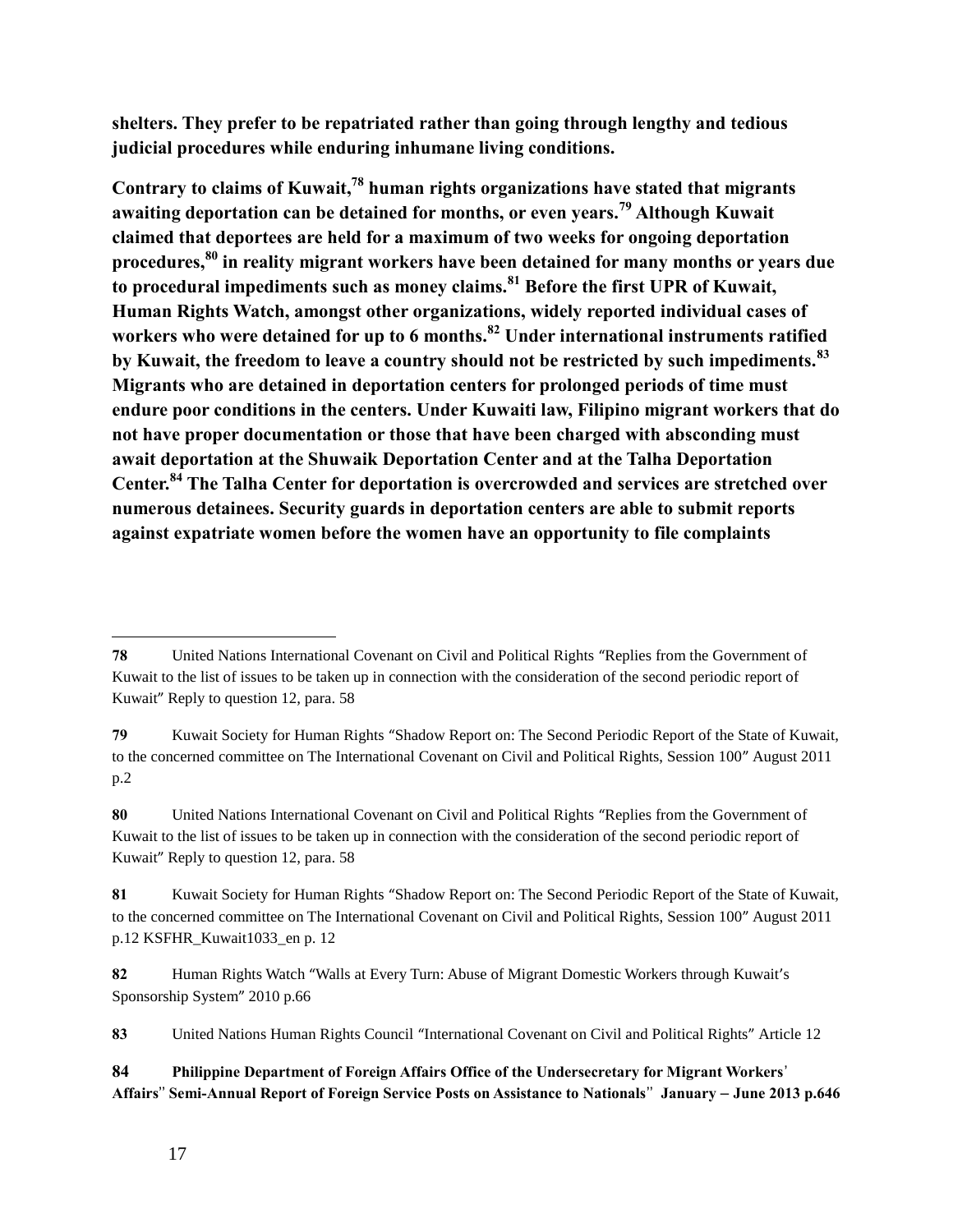**regarding the guards.<sup>85</sup> Detainees in deportation centers complain about the inadequacy of the complaint system which deprives them of the right to recourse.<sup>86</sup>**

**As long as the government maintains the Kafala system, there will be no access to justice for migrant workers. As aforementioned, the system deters migrant workers from filing complaints and pursuing cases. Hence, situations of abuse or exploitation of migrant workers remain largely underreported. When convicted of absconding, victims who escaped their abusive employer are arrested, imprisoned and deported before given the chance to file cases against their employers. Human Rights Watch reported that the majority of migrant workers who had fled from abusive employers were charged with absconding.<sup>87</sup> When workers do decide to seek recourse in court, counter charges by the employer are often filed.<sup>88</sup> By denying migrant workers the right to an effective remedy, Kuwait violates their ratification of international law.<sup>89</sup> Kuwaiti legislation is enacted to ensure that criminal investigations and procedures conform to the international obligations of the ICCPR. In order to comply with this, the arrested person must be informed about the charges laid upon them, brought before a judge promptly, and be permitted to have the case reviewed.<sup>90</sup>**

**The enforcement of legislation that protects migrant workers is largely absent. The privacy law in Kuwait prohibits authorities from entering the residences of kafeels,<sup>91</sup> thus the implementation of protection for domestic workers relies solely on complaints from migrant workers. As the Kafala system deters complaints, the monitoring of compliance with the rules and regulations governing the recruitment of domestic workers remains considerably weak. The UN Committee on Economic Social and Cultural Rights** 

 $\overline{a}$ 

**91** Ibid. p.64

**<sup>85</sup>** United Nations International Covenant on Civil and Political Rights "Replies from the Government of Kuwait to the list of issues to be taken up in connection with the consideration of the second periodic report of Kuwait" Reply to question 12

**<sup>86</sup>** Ibid.

**<sup>87</sup>** Human Rights Watch "Walls at Every Turn: Abuse of Migrant Domestic Workers through Kuwait's Sponsorship System" 2010 p.66

**<sup>88</sup>** Philippine Department of Foreign Affairs Office of the Undersecretary for Migrant Workers' Affairs'' Semi-Annual Report of Foreign Service Posts on Assistance to Nationals'' January – June 2013 p.645

**<sup>89</sup>** United Nations Human Rights Council "International Covenant on Civil and Political Rights" Article 2.3

**<sup>90</sup>** United Nations Human Rights Council "International Covenant on Civil and Political Rights" Article 9, Article 13